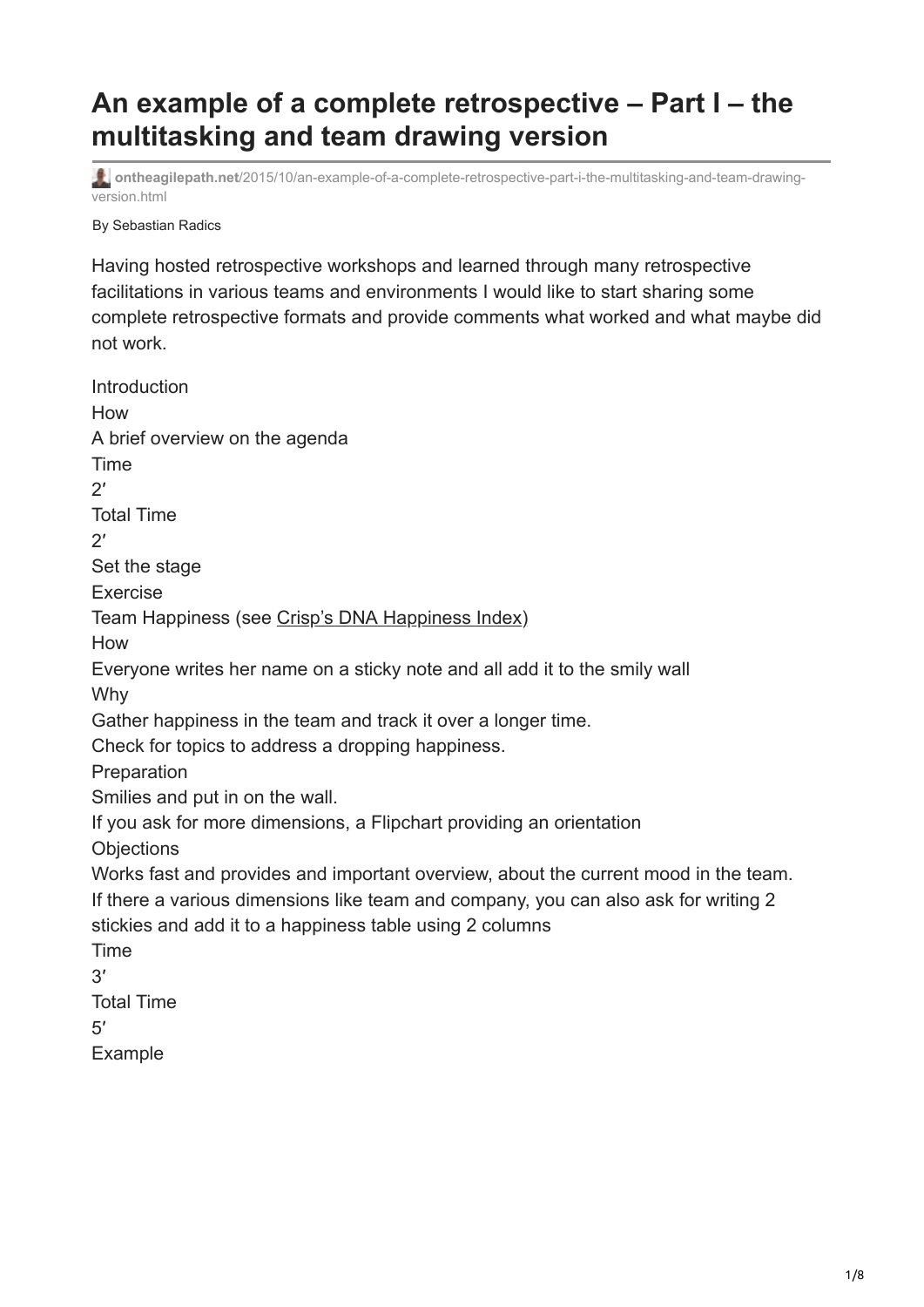

Set the stage (2) – SPECIAL PART

Exercise

Name writing – The bad influence of multitasking [\(check the longer version by Crisp too\)](https://www.crisp.se/gratis-material-och-guider/multitasking-name-game) How

Roles in your group: 1 developer, n customers

2 rounds – 1st – all customer ask the developer to write their names – starting with first letter all customers, followed by the next letter. It's done when all names are written by the developer.

Customers measure the time until their name is written completely.

2nd round – every customer gets her name written letter by letter but completely by the developer. After the first complete name, it's the next customer's turn.

Again – customers measure the time.

Compare the time differences and let the group reflect their observation and learnings. Note it down on a flipchart

Why

Show the negative impact of multitasking by using a gamification approach

Preparation

A short game description on a flipchart

Flipchart for time recording

Moderation cards/Paper for every name to be written.

**Objections** 

WA great exercise when you think/know that the team is taking to much work in parallel or has heavy context switching necessities.

It's just amazing to see that in round 2 all names (customer values) get delivered faster than one name in the first round (usually)

Teams like that game as it's an eye opener.

**Time** 

Intro 2'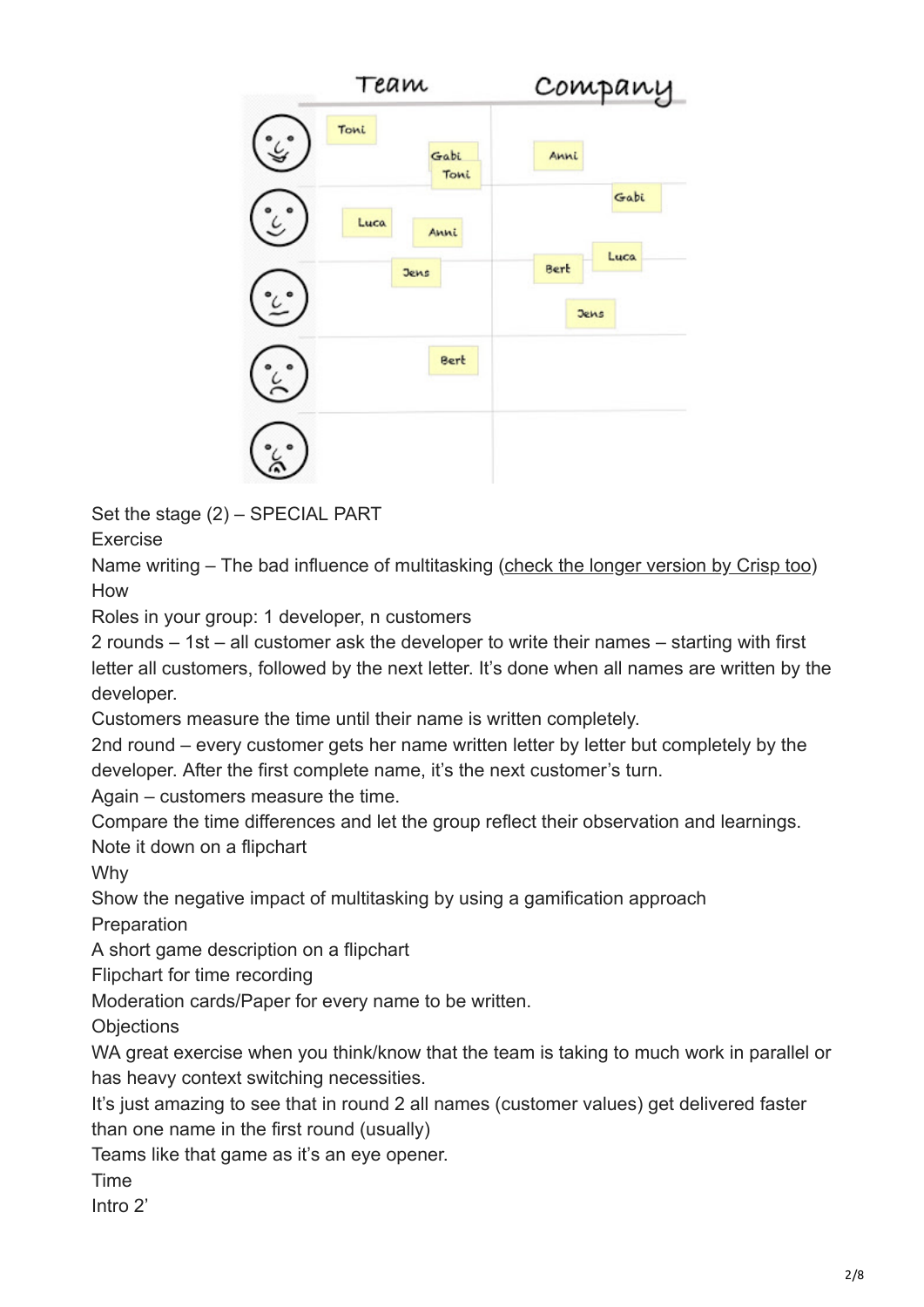Round  $1 - 2$ ' Round  $2 - 2'$ Reflection 4' 10′ Total Time 15′ **Impressions** 

| Gabl                                     | <b>Toni</b> | Luca | <b>Anni</b> | <b>Jens</b> | <b>Bert</b> | Otto         |
|------------------------------------------|-------------|------|-------------|-------------|-------------|--------------|
| $\geq$ Moss $\geq$<br>53'                | 32'         | 49'  | 54)         |             |             | 0:33:22 3013 |
| $\sum_{k=0}^{n} S_{k}$<br>$\overline{z}$ |             | 15'  | 32'         |             | 0.12.32     | 3,8          |

NAMEN in Umden 1 Entwickler  $\overline{t}$ > Rudoldx je Rudolabe 1. Ruchslate alle Vamen 7. Budidole Punne at Namen South faity suffered with > Vame je Vame Punde<sup></sup> 1. Name  $\mathbf{z}$ 2. Waune Unide Bille die Zeiten wessen, bis<br>der agene Vame fertig geworden  $\mathcal{O}$ 

## Gather Data

Exercise

[Draw your team](http://www.ontheagilepath.net/2015/10/let-team-draw-it-and-open-new.html)

How

Ask the team to build groups of 3-4 members and ask every group to draw the team together. You can add the task to embed their remembering from the previous iteration/sprint (in whatever way).

When drawing time finished asked the groups to present their pictures together. Let the groups interact and answer questions together.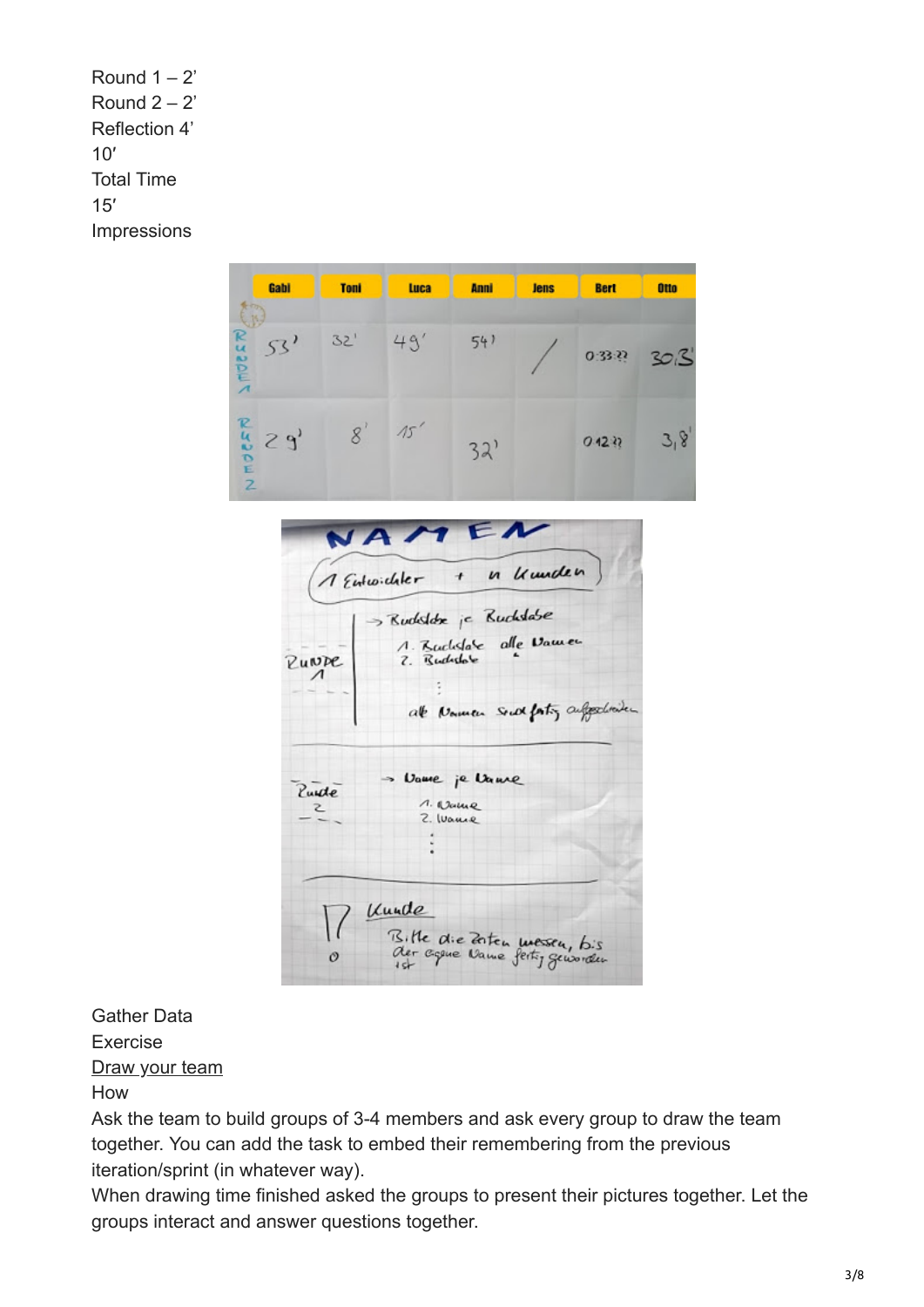Why

To share perspectives of teammates about the team. Get the team together. Have fun. Open other expression channels Preparation A short visible description of the exercise Various sorts of pens … colored … big/small/thin/thick Flipchart paper Painting space (walls, tables) **Objections** What a great exercise. You can watch group dynamics, everyones learns about the perspectives of other team mates Time Drawing 2' Reflection – 10' 35′ Total Time 50′ **Examples** This would not be in line with the [Las Vegas](http://www.urbandictionary.com/define.php?term=what+happens+in+Vegas+stays+in+Vegas) rule  $\odot$ Generate Insights (1) Exercise Super (What went well?) How Add a sticky note labeled SUPER on the wall surrounded with some free space. Ask the team – based on their pictures, happiness and impressions from their previous iteration – what was SUPER. Collect every main point by writing it on a sticky note and adding it on the wall. Ask for more explanation why it was SUPER and add explanation notes around this point. Why We should remember the great points and achievements and make it highly visible in the team. By centrally taking notes and you slow down the discussions and use the time to let things evolve. Preparation Just have sticky notes with you **Objections** Used it several times and it's really interesting to see the difference between this way and just writing it on a Flipchart. Time 7' Total Time 57′ Example (Considering Las Vegas)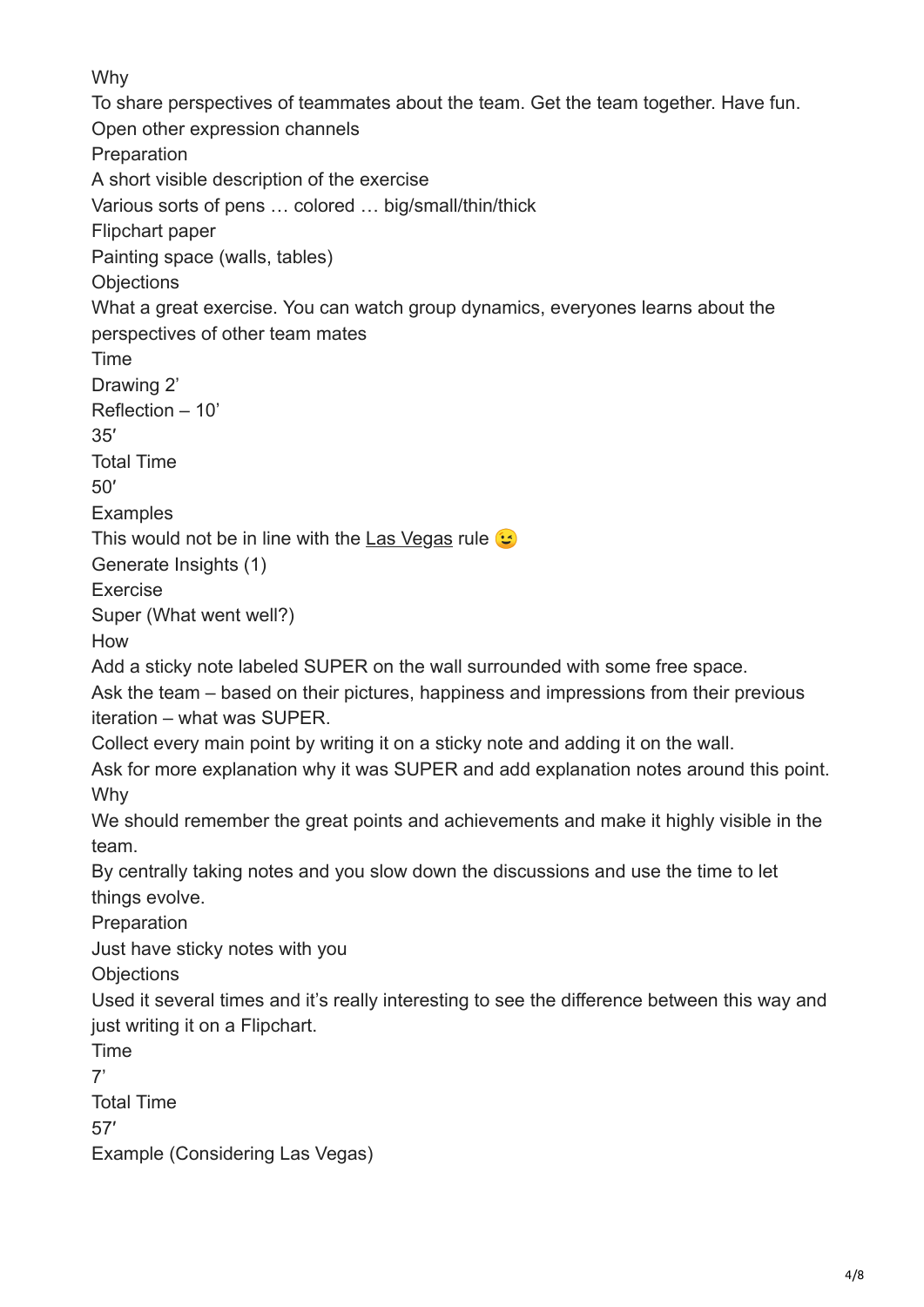

Generate Insights (2)

Exercise

What to improve?

How

Ask the team for topics for improvement. Collect all named topics on a flip chart. Add some notes what this topics is about.

Let the team include their previous impressions while drawing the picture, naming what goes SUPER, their current happiness, maybe learnings from the Name-game.

Have a dot voting showing the topic to discuss first (second,…). Just with the pens – don't loose time with the small sticky dots  $\mathbf{G}$ 

Start the discussion on the topic by getting more insight on the problem domain. What is it really about.

Take notes on a flip chart. Mark things and connect it with arrows. Apply 5 times why paths where possible.

When you see action points, where a process adaption gets visible, or you spot an extension/change of your working agreements or a concrete to solve – add special marks (e.g. AP) on it.

Why

The visualization of the discussion is really important to get a common perspective on the problem under discussion.

Dot voting helps you to find the most important topics fast. You don't have to discuss everything!

1-2 action points as a retrospective outcome is perfect.

**Preparation** 

Flipchart paper

Pens for Dot Voting

**Objections** 

Visualization of the discussion and a focused moderation is really important.

Whether you chose a root cause approach (e.g. 5 Whys) or a solution focused approach depends on the topic to discuss.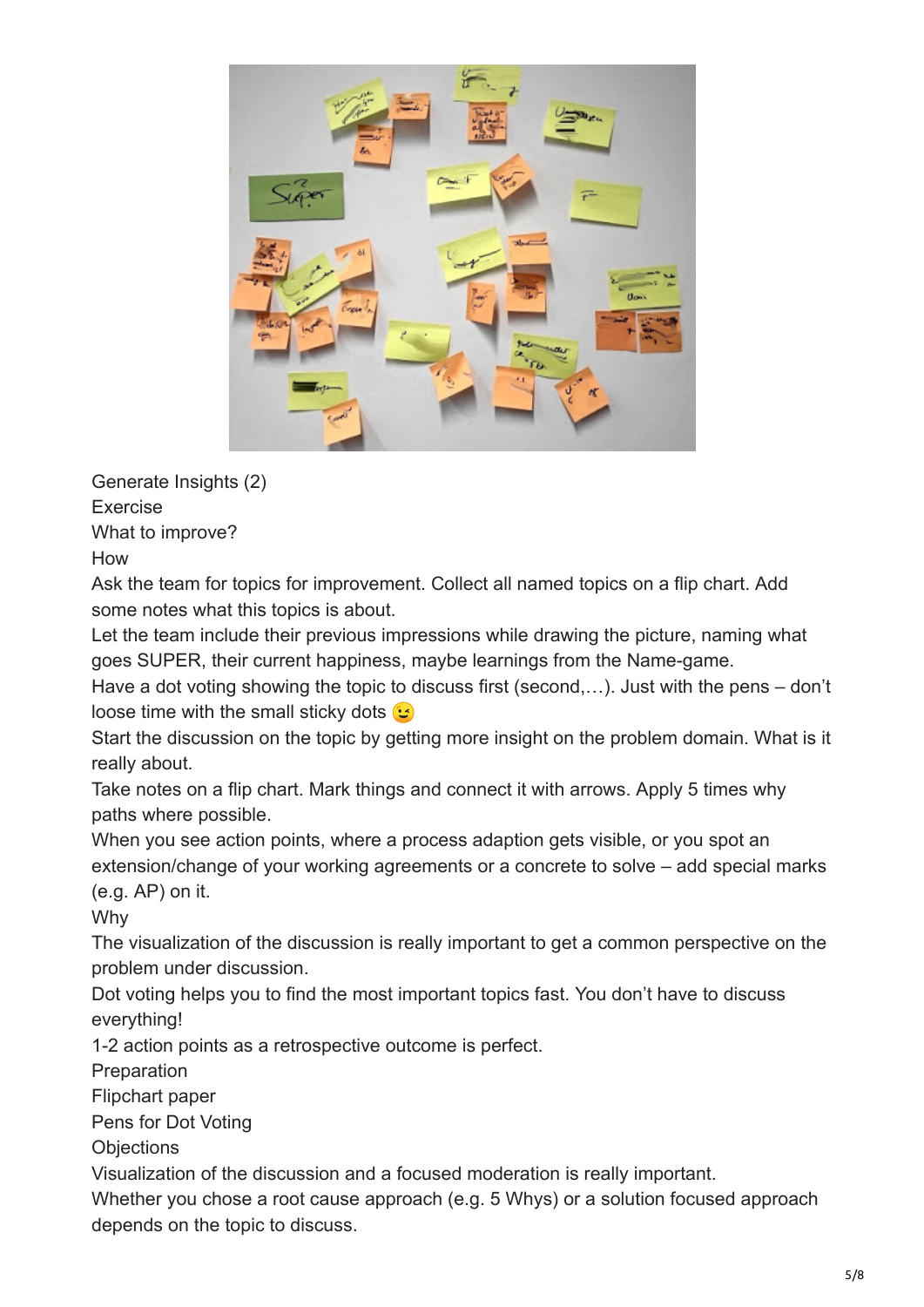Time Collect topics and dot voting 5' Discussion – 20' 25′ Total Time 82′ **Examples** 

wollen  $\omega_{gs}$ wit verbessere The mensamentury ! · Topic 1<br>· Topic 2 Topic 3

Decide what to do

Exercise

Mark the conclusions

How

Mark the conclusions from the previous discussion e.g. by framing

Ask who'll take the responsibility to solve it or organize a follow up

Check whether it's to extend your working agreements (or definition of done/ready) Why

Get concrete results from the generate insights phase

**Objections** 

Extending the [PDCA board or using the Active Learning Cycle board](http://www.ontheagilepath.net/2015/08/what-about-your-retrospective-action.html)

is helpful in this section. Maybe something to start using in this team too  $\bullet$ Time

5'

Total Time

87′

Close

Exercise

Happiness Door

How

Ask the team to provide points that worked well and things that did not work that well. Write it on sticky notes and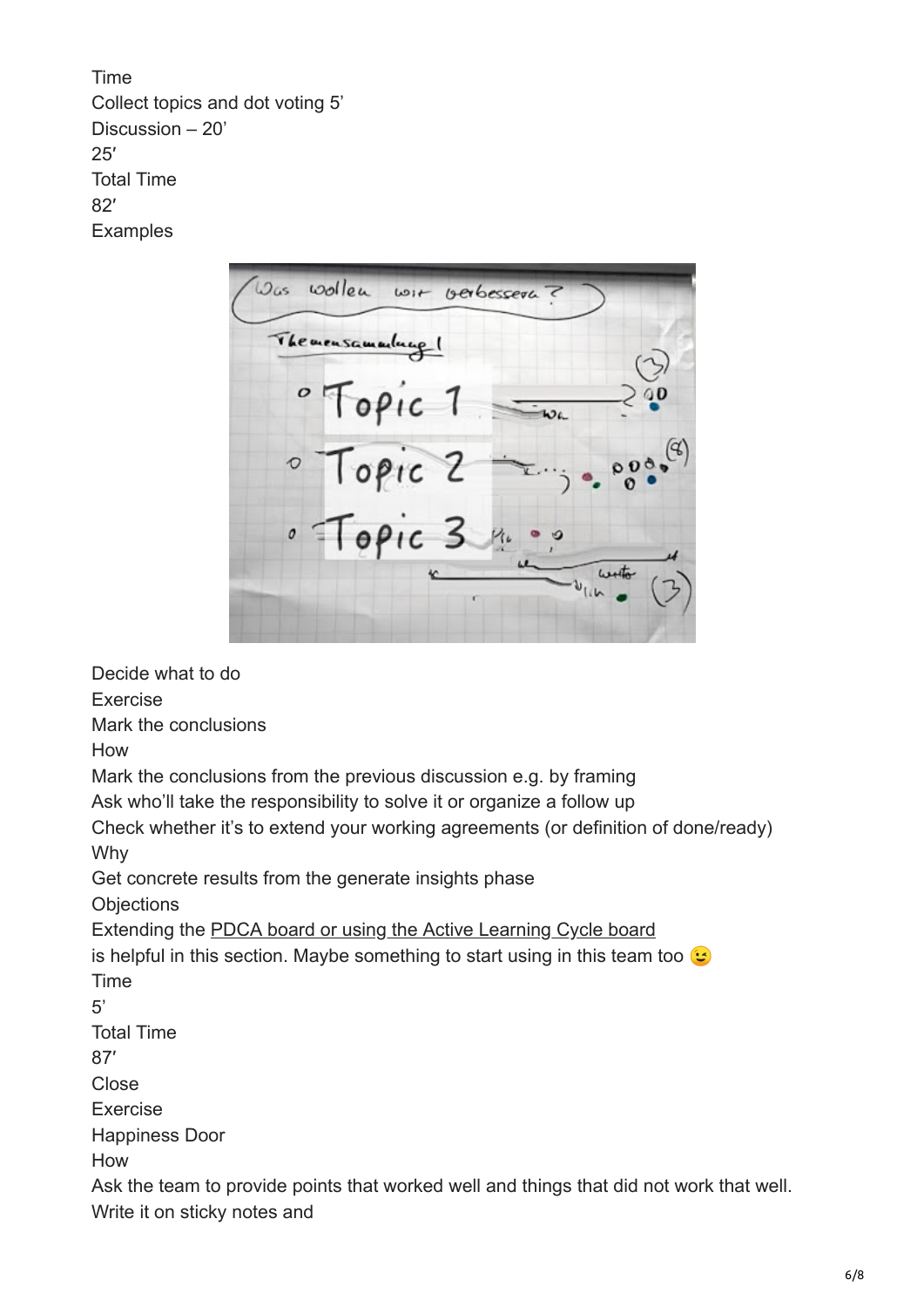Ask everyone to put it on the Happiness door when leaving the room.

Why

Fast and anonymous way to provide feedback.

By explicitly opening the room to provide negative feedback too, people will present more even harsh feedback.

You can make picture out of it so everyone can learn and improve in the next retrospective.

Preparation

Add smilies 1 (happy)-5 (unhappy) on the door with some space between each state and around the sticky notes

Sticky notes and a pen for everyone.

**Objections** 

Avoid the trap asking for improvements … this way the smilies don't make sense any longer and people get confused.

Just ask for their feedback.

One really receives valuable input by the team.

Time

 $3'$ 

Total Time

 $90'$ 

**Impressions** 



## **A summary**

Based on the feedback the retrospective seemed to provide valuable insights and some fun parts too.